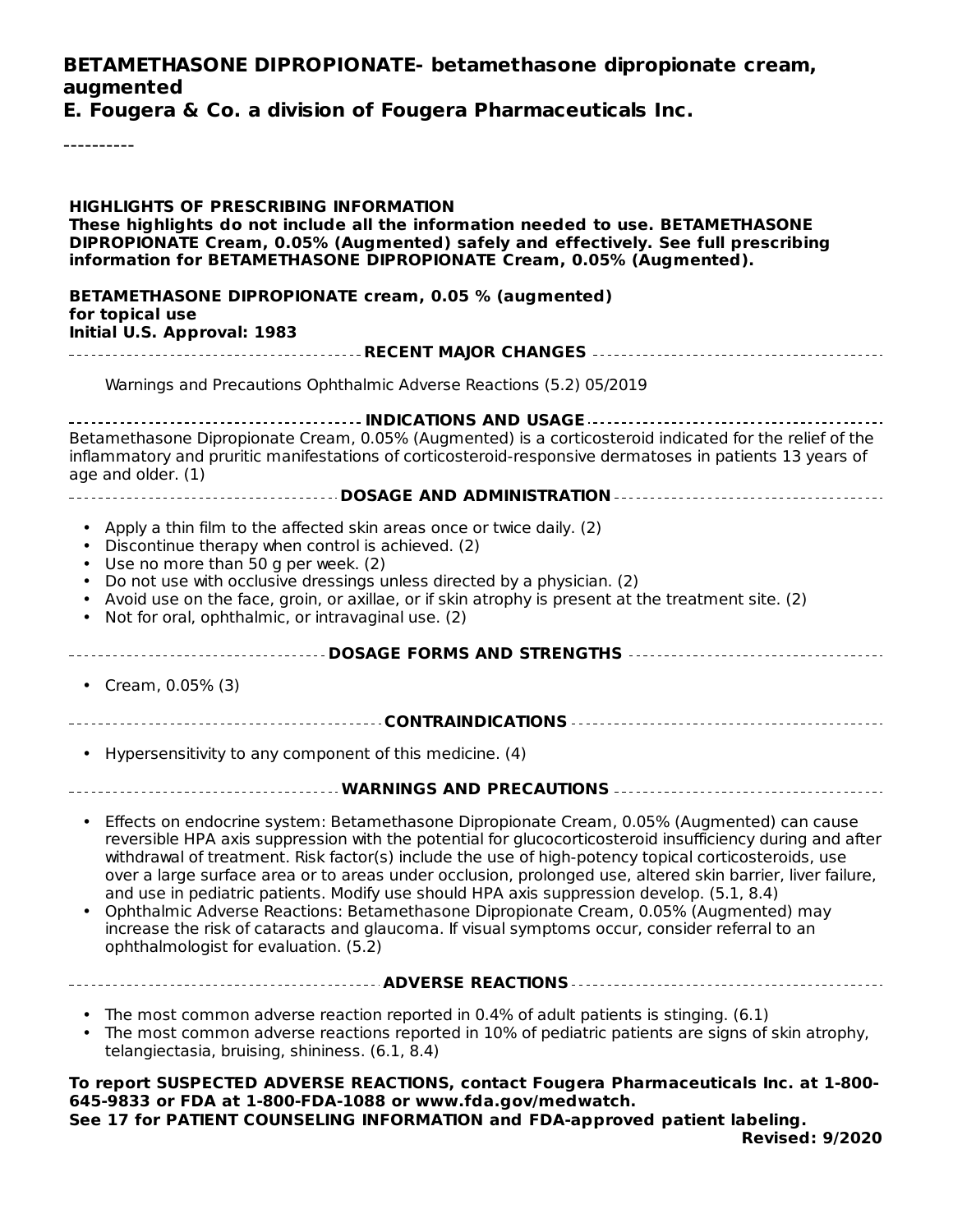#### **FULL PRESCRIBING INFORMATION: CONTENTS\***

- **1 INDICATIONS AND USAGE**
- **2 DOSAGE AND ADMINISTRATION**
- **3 DOSAGE FORMS AND STRENGTHS**
- **4 CONTRAINDICATIONS**

# **5 WARNINGS AND PRECAUTIONS**

- 5.1 Effects on Endocrine System
- 5.2 Ophthalmic Adverse Reactions
- 5.3 Allergic Contact Dermatitis

## **6 ADVERSE REACTIONS**

- 6.1 Clinical Trials Experience
- 6.2 Postmarketing Experience

# **8 USE IN SPECIFIC POPULATIONS**

- 8.1 Pregnancy
- 8.2 Lactation
- 8.4 Pediatric Use
- 8.5 Geriatric Use

#### **11 DESCRIPTION**

#### **12 CLINICAL PHARMACOLOGY**

- 12.1 Mechanism of Action
- 12.2 Pharmacodynamics
- 12.3 Pharmacokinetics

## **13 NONCLINICAL TOXICOLOGY**

13.1 Carcinogenesis, Mutagenesis, Impairment of Fertility

#### **14 CLINICAL STUDIES**

## **16 HOW SUPPLIED/STORAGE AND HANDLING**

#### **17 PATIENT COUNSELING INFORMATION**

 $\ast$  Sections or subsections omitted from the full prescribing information are not listed.

## **FULL PRESCRIBING INFORMATION**

# **1 INDICATIONS AND USAGE**

Betamethasone Dipropionate Cream USP, 0.05% (Augmented) is a corticosteroid indicated for the relief of the inflammatory and pruritic manifestations of corticosteroidresponsive dermatoses in patients 13 years of age or older.

## **2 DOSAGE AND ADMINISTRATION**

Apply a thin film of Betamethasone Dipropionate Cream USP, 0.05% (Augmented) to the affected skin areas once or twice daily.

Therapy should be discontinued when control is achieved. Betamethasone Dipropionate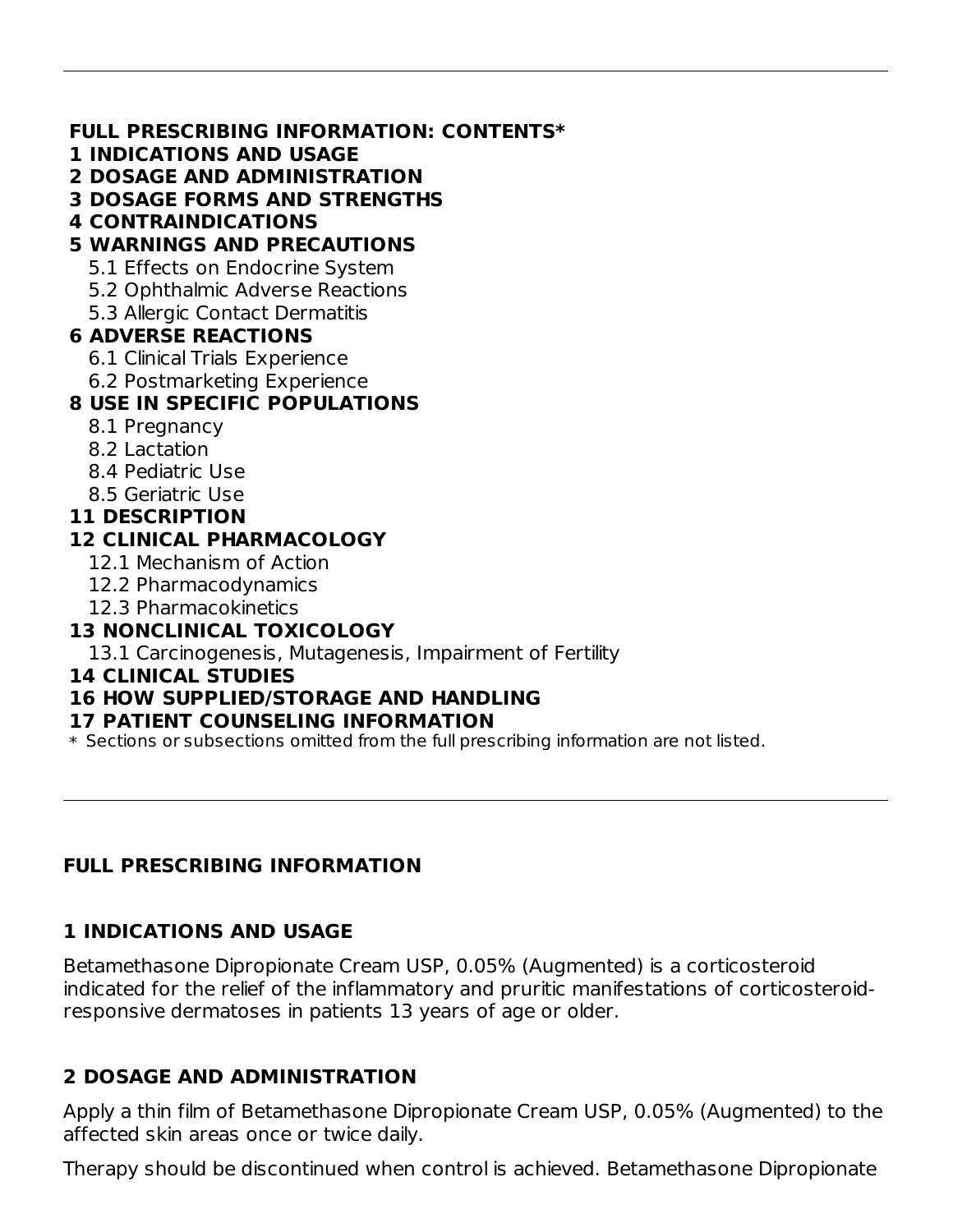Cream USP, 0.05% (Augmented) is a high-potency corticosteroid. Treatment with Betamethasone Dipropionate Cream USP, 0.05% (Augmented) should not exceed 50 g per week because of the potential for the drug to suppress the hypothalamic-pituitaryadrenal (HPA) axis [see Warnings and Precautions (5.1)].

Betamethasone Dipropionate Cream USP, 0.05% (Augmented) should not be used with occlusive dressings unless directed by a physician.

Avoid contact with eyes. Wash hands after each application.

Avoid use on the face, groin, or axillae, or if skin atrophy is present at the treatment site.

Betamethasone Dipropionate Cream USP, 0.05% (Augmented) is for topical use only. It is not for oral, ophthalmic, or intravaginal use.

# **3 DOSAGE FORMS AND STRENGTHS**

Each gram of Betamethasone Dipropionate Cream USP, 0.05% (Augmented), contains 0.643 mg betamethasone dipropionate, USP (equivalent to 0.5 mg betamethasone) in a white to off-white cream base.

# **4 CONTRAINDICATIONS**

Betamethasone Dipropionate Cream USP, 0.05% (Augmented) is contraindicated in patients who are hypersensitive to betamethasone dipropionate, to other corticosteroids, or to any ingredient in this preparation.

# **5 WARNINGS AND PRECAUTIONS**

# **5.1 Effects on Endocrine System**

Betamethasone Dipropionate Cream USP, 0.05% (Augmented) can produce reversible hypothalamic-pituitary-adrenal (HPA) axis suppression with the potential for glucocorticosteroid insufficiency. This may occur during treatment or after withdrawal of treatment. Factors that predispose to HPA axis suppression include the use of highpotency steroids, large treatment surface areas, prolonged use, use of occlusive dressings, altered skin barrier, liver failure, and young age. Evaluation for HPA axis suppression may be done by using the adrenocorticotropic hormone (ACTH) stimulation test.

Betamethasone Dipropionate Cream USP, 0.05% (Augmented) was applied once daily at 7 grams per day for 1 week to diseased skin, in adult subjects with psoriasis or atopic dermatitis, to study its effects on the HPA axis. The results suggested that the drug lowered adrenal corticosteroid secretion, although plasma cortisol levels did not go below the lower limit of the normal range.

In an open-label pediatric trial of 60 evaluable subjects (3 months to 12 years of age), 19 subjects showed evidence of HPA axis suppression. Four (4) subjects were tested 2 weeks after discontinuation of Betamethasone Dipropionate Cream USP, 0.05% (Augmented), and 3 of the 4 (75%) had complete recovery of HPA axis function. The proportion of subjects with adrenal suppression in this trial was progressively greater, the younger the age group.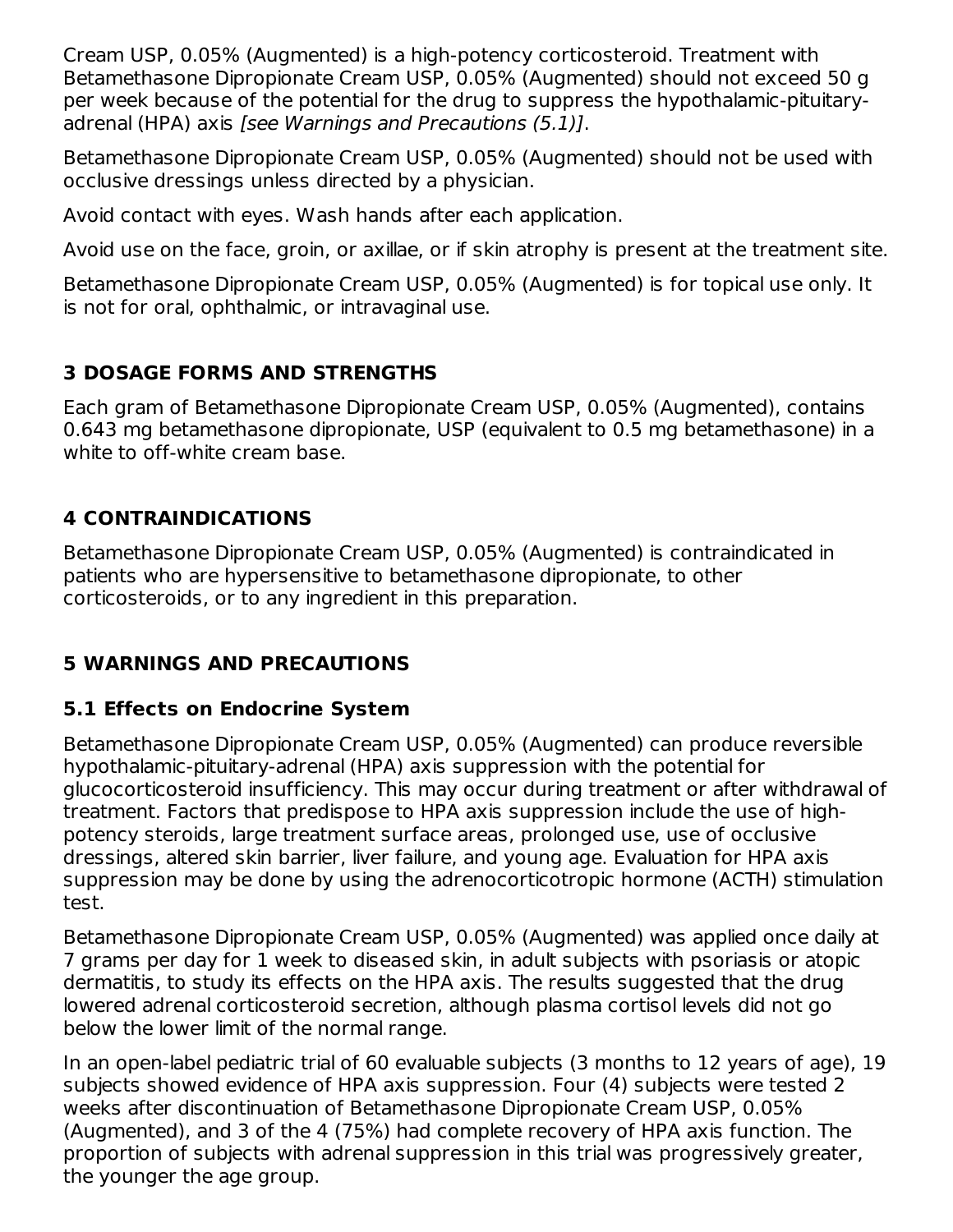If HPA axis suppression is documented, gradually withdraw the drug, reduce the frequency of application, or substitute with a less potent corticosteroid. Infrequently, signs and symptoms of steroid withdrawal may occur, requiring supplemental systemic corticosteroids.

Cushing's syndrome and hyperglycemia may also occur with topical corticosteroids. These events are rare and generally occur after prolonged exposure to excessively large doses, especially of high-potency topical corticosteroids.

Pediatric patients may be more susceptible to systemic toxicity due to their larger skin surface to body mass ratios [see Use in Specific Populations (8.4)].

# **5.2 Ophthalmic Adverse Reactions**

Use of topical corticosteroids, including Betamethasone Dipropionate Cream USP, 0.05% (Augmented), may increase the risk of posterior subcapsular cataracts and glaucoma. Cataracts and glaucoma have been reported postmarketing with the use of topical corticosteroid products, including Betamethasone Dipropionate Cream USP, 0.05% (Augmented) [see Adverse Reactions (6.2)].

Avoid contact of Betamethasone Dipropionate Cream USP, 0.05% (Augmented) with eyes. Advise patients to report any visual symptoms and consider referral to an ophthalmologist for evaluation.

# **5.3 Allergic Contact Dermatitis**

Allergic contact dermatitis with corticosteroids is usually diagnosed by observing failure to heal rather than noting a clinical exacerbation. Such an observation should be corroborated with appropriate diagnostic patch testing. If irritation develops, topical corticosteroids should be discontinued and appropriate therapy instituted.

# **6 ADVERSE REACTIONS**

## **6.1 Clinical Trials Experience**

Because clinical trials are conducted under widely varying conditions, adverse reaction rates observed in the clinical trials of a drug cannot be directly compared to rates in the clinical trials of another drug and may not reflect the rates observed in clinical practice.

In controlled clinical trials, involving 242 adult subjects, the adverse reaction associated with the use of Betamethasone Dipropionate Cream USP, 0.05% (Augmented)reported at a frequency of 0.4% was stinging. It occurred in 1 subject.

In a controlled clinical trial involving 67 pediatric subjects from 3 months to 12 years of age, the adverse reactions associated with the use of Betamethasone Dipropionate Cream USP, 0.05% (Augmented) occurred in 7 of 67 (10%) subjects. Reported reactions included signs of skin atrophy (telangiectasia, bruising, shininess).

## **6.2 Postmarketing Experience**

Because adverse reactions are reported voluntarily from a population of uncertain size, it is not always possible to reliably estimate their frequency or establish a causal relationship to drug exposure.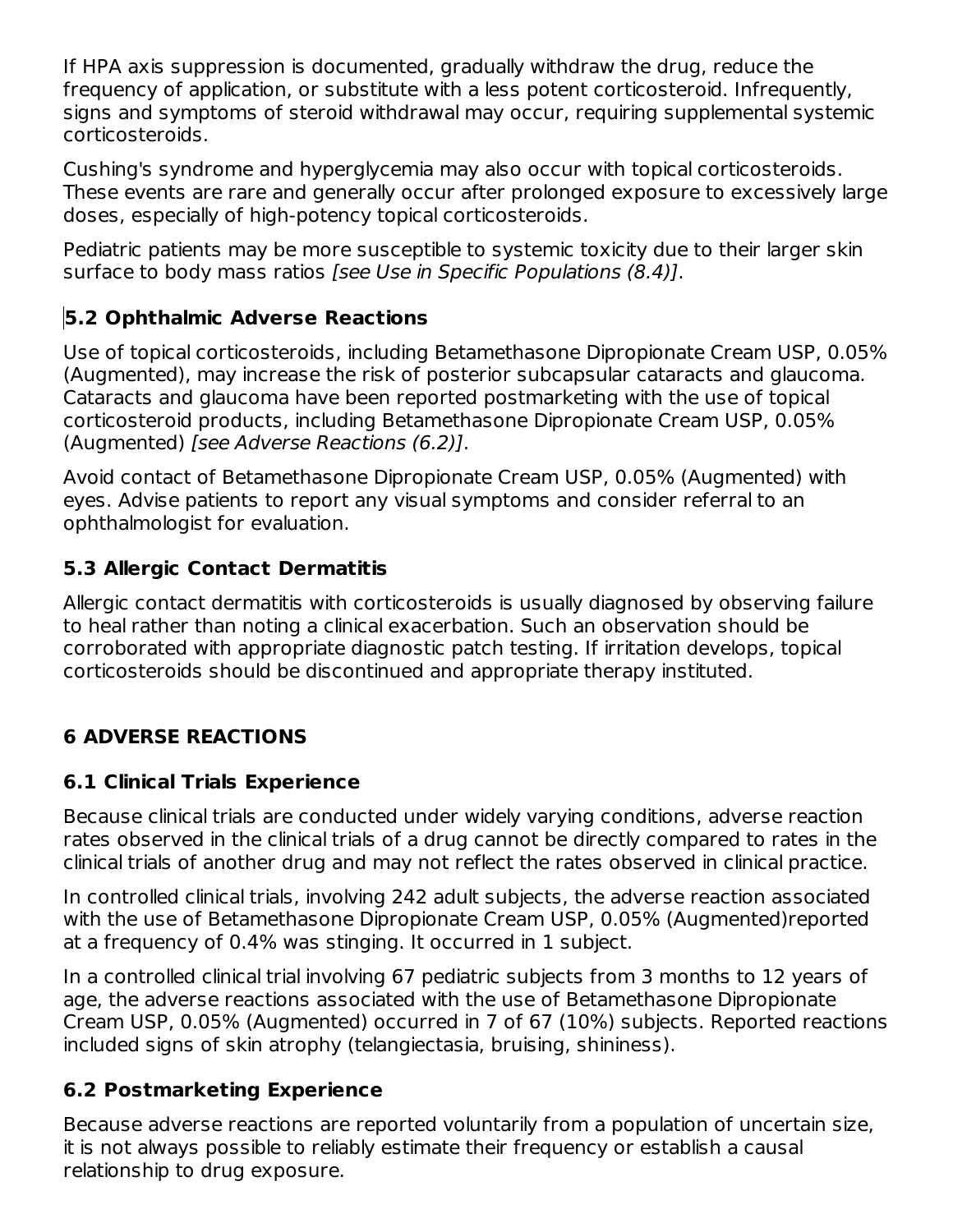Postmarketing reports for local adverse reactions to topical corticosteroids may also include: burning, itching, irritation, dryness, folliculitis, acneiform eruptions, hypopigmentation, perioral dermatitis, allergic contact dermatitis, secondary infection, hypertrichosis, skin atrophy, striae, and miliaria.

Hypersensitivity reactions, consisting of predominantly skin signs and symptoms, e.g., contact dermatitis, pruritus, bullous dermatitis, and erythematous rash have been reported.

Ophthalmic adverse reactions of cataracts, glaucoma, increased intraocular pressure, and central serous chorioretinopathy have been reported with the use of topical corticosteroids, including topical betamethasone products.

# **8 USE IN SPECIFIC POPULATIONS**

# **8.1 Pregnancy**

#### Risk Summary

There are no available data on Betamethasone Dipropionate Cream USP, 0.05% (Augmented) use in pregnant women to identify a drug-associated risk of major birth defects, miscarriage, or adverse maternal or fetal outcomes.

Observational studies suggest an increased risk of low birthweight infants with the use of greater than 300 grams of potent or very potent topical corticosteroid during a pregnancy. Advise pregnant women that Betamethasone Dipropionate Cream USP, 0.05% (Augmented)may increase the risk of having a low birthweight infant and to use Betamethasone Dipropionate Cream USP, 0.05% (Augmented)on the smallest area of skin and for the shortest duration possible.

In animal reproduction studies, increased malformations, including umbilical hernias, cephalocele, and cleft palate, were observed after intramuscular administration of betamethasone dipropionate to pregnant rabbits. The available data do not allow the calculation of relevant comparisons between the systemic exposure of betamethasone dipropionate in animal studies to the systemic exposure that would be expected in humans after topical use of Betamethasone Dipropionate Cream USP, 0.05% (Augmented)(see Data).

The background risk of major birth defects and miscarriage for the indicated population is unknown. All pregnancies have a background risk of birth defect, loss, or other adverse outcomes. In the U.S. general population, the estimated risk of major birth defects and miscarriage in clinically recognized pregnancies is 2 to 4% and 15 to 20%, respectively.

Data

## Animal Data

Betamethasone dipropionate has been shown to cause malformations in rabbits when given by the intramuscular route at doses of 0.05 mg/kg. The abnormalities observed included umbilical hernias, cephalocele, and cleft palate.

# **8.2 Lactation**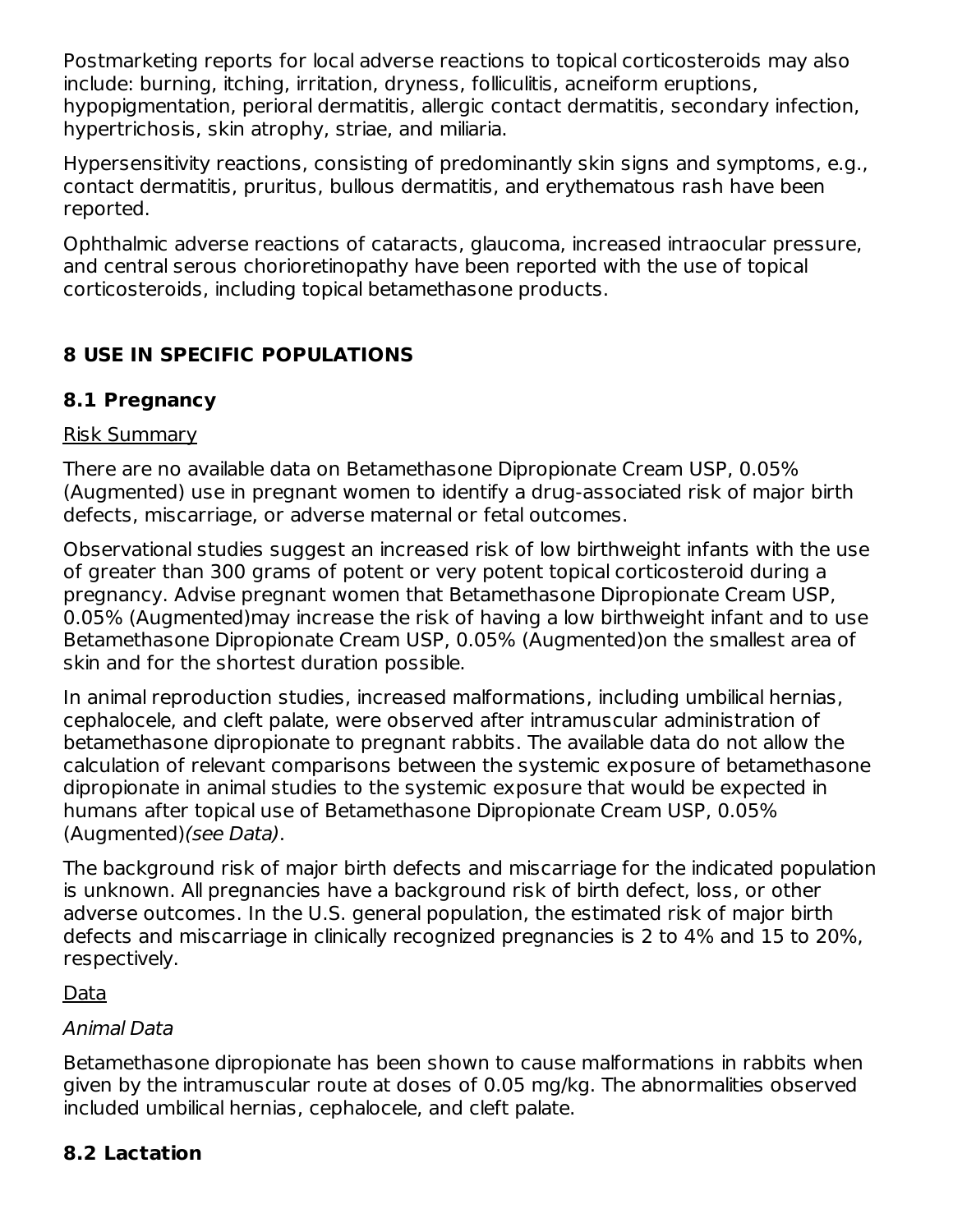#### Risk Summary

There are no data regarding the excretion of betamethasone dipropionate in breast milk, the effects on the breastfed infant, or the effects on milk production after topical application of Betamethasone Dipropionate Cream USP, 0.05% (Augmented) to women who are breastfeeding.

It is possible that topical administration of large amounts of betamethasone dipropionate could result in sufficient systemic absorption to produce detectable quantities in human milk. The developmental and health benefits of breastfeeding should be considered along with the mother's clinical need for Betamethasone Dipropionate Cream USP, 0.05% (Augmented)and any potential adverse effects on the breastfed infant from Betamethasone Dipropionate Cream USP, 0.05% (Augmented)or from the underlying maternal condition.

#### Clinical Considerations

To minimize potential exposure to the breastfed infant via breast milk, use Betamethasone Dipropionate Cream USP, 0.05% (Augmented) on the smallest area of skin and for the shortest duration possible while breastfeeding. Advise breastfeeding women not to apply Betamethasone Dipropionate Cream USP, 0.05% (Augmented) directly to the nipple and areola to avoid direct infant exposure [see Use in Specific Populations (8.4)].

# **8.4 Pediatric Use**

Use of Betamethasone Dipropionate Cream USP, 0.05% (Augmented) in pediatric patients younger than 13 years of age is not recommended due to the potential for HPA axis suppression [see Warnings and Precautions (5.1)].

In an open-label HPA axis safety trial in subjects 3 months to 12 years of age with atopic dermatitis, Betamethasone Dipropionate Cream USP, 0.05% (Augmented)was applied twice daily for 2 to 3 weeks over a mean body surface area of 58% (range 35% to 95%). In 19 of 60 (32%) evaluable subjects, adrenal suppression was indicated by either a  $≤5$ mcg/dL pre-stimulation cortisol, or a cosyntropin post-stimulation cortisol ≤18 mcg/dL and/or an increase of <7 mcg/dL from the baseline cortisol. Out of the 19 subjects with HPA axis suppression, 4 subjects were tested 2 weeks after discontinuation of Betamethasone Dipropionate Cream USP, 0.05% (Augmented) and 3 of the 4 (75%) had complete recovery of HPA axis function. The proportion of subjects with adrenal suppression in this trial was progressively greater, the younger the age group.

Because of a higher ratio of skin surface area to body mass, pediatric patients are at a greater risk than adults of systemic toxicity when treated with topical drugs. They are, therefore, also at greater risk of HPA axis suppression and adrenal insufficiency upon the use of topical corticosteroids.

Rare systemic effects such as Cushing's syndrome, linear growth retardation, delayed weight gain, and intracranial hypertension have been reported in pediatric patients, especially those with prolonged exposure to large doses of high potency topical corticosteroids.

Local adverse reactions including skin atrophy have also been reported with use of topical corticosteroids in pediatric patients.

Avoid use of Betamethasone Dipropionate Cream USP, 0.05% (Augmented) in the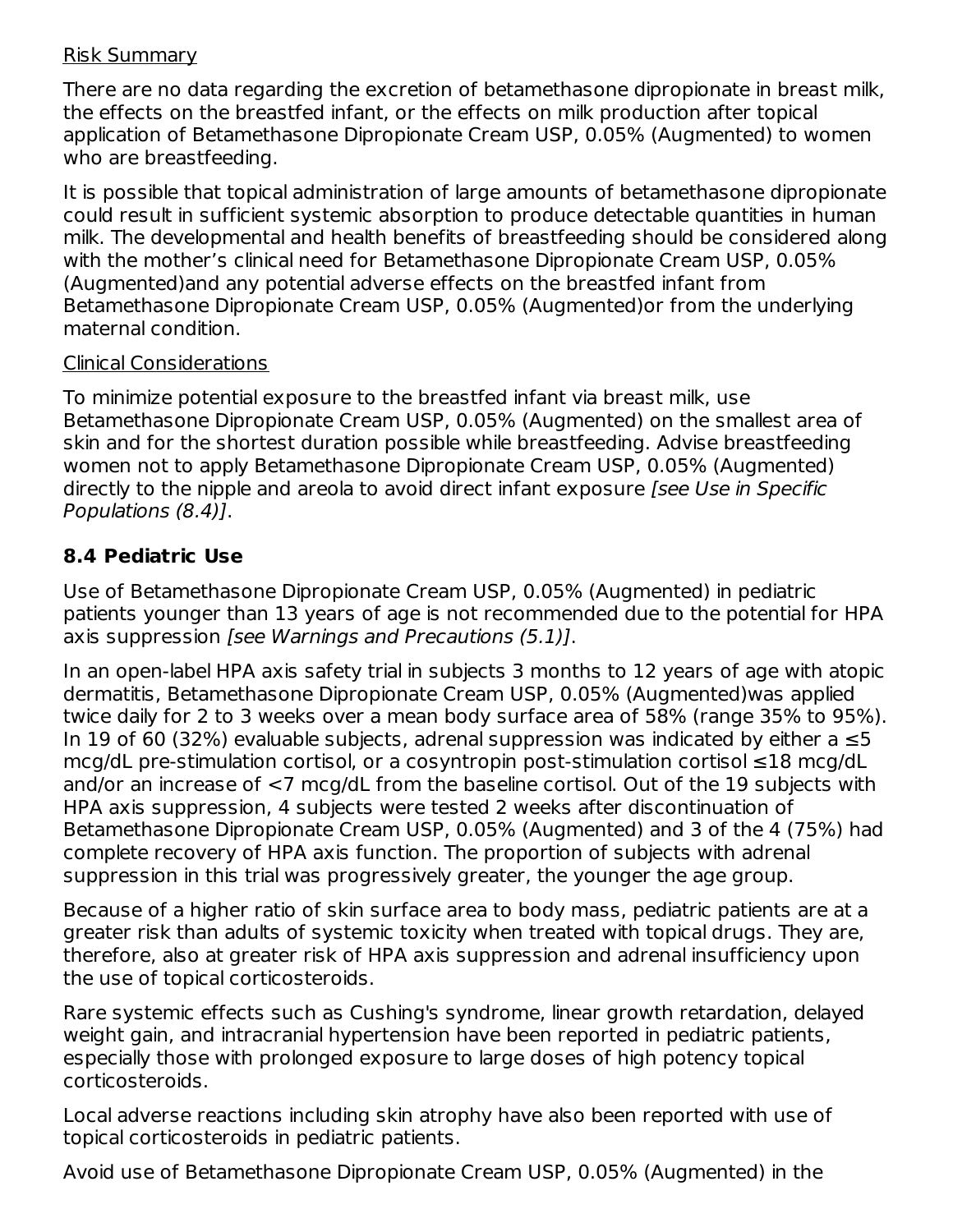treatment of diaper dermatitis.

## **8.5 Geriatric Use**

Clinical trials of Betamethasone Dipropionate Cream USP, 0.05% (Augmented) included 104 subjects who were 65 years of age and over and 8 subjects who were 75 years of age and over. No overall differences in safety or effectiveness were observed between these subjects and younger subjects, and other reported clinical experience has not identified differences in responses between the elderly and younger patients. However, greater sensitivity of some older individuals cannot be ruled out.

# **11 DESCRIPTION**

Betamethasone Dipropionate Cream USP 0.05%, (Augmented), contains betamethasone dipropionate USP, a synthetic adrenocorticosteroid, for topical use in a white to off-white cream base. Betamethasone, an analog of prednisolone, has a high degree of corticosteroid activity and a slight degree of mineralocorticoid activity. Betamethasone dipropionate is the 17,21-dipropionate ester of betamethasone.

Chemically, betamethasone dipropionate is 9-fluoro-11β,17,21-trihydroxy-16βmethylpregna-1,4-diene-3,20-dione 17,21-dipropionate, with the molecular formula  $C_{28}H_{37}$ FO<sub>7</sub>, a molecular weight of 504.6, and the following structural formula:



Betamethasone dipropionate is a white to creamy white, odorless crystalline powder, insoluble in water.

Each gram of Betamethasone Dipropionate Cream USP, 0.05% (Augmented), contains: 0.643 mg betamethasone dipropionate, USP (equivalent to 0.5 mg betamethasone) in a white to off-white cream base of purified water, chlorocresol, white petrolatum, white wax (beeswax), cyclomethicone, sorbitol solution, glyceryl monooleate, propylene glycol, ceteareth-30, carbomer 980, and sodium hydroxide.

# **12 CLINICAL PHARMACOLOGY**

# **12.1 Mechanism of Action**

Corticosteroids play a role in cellular signaling, immune function, inflammation, and protein regulation; however, the precise mechanism of action of Betamethasone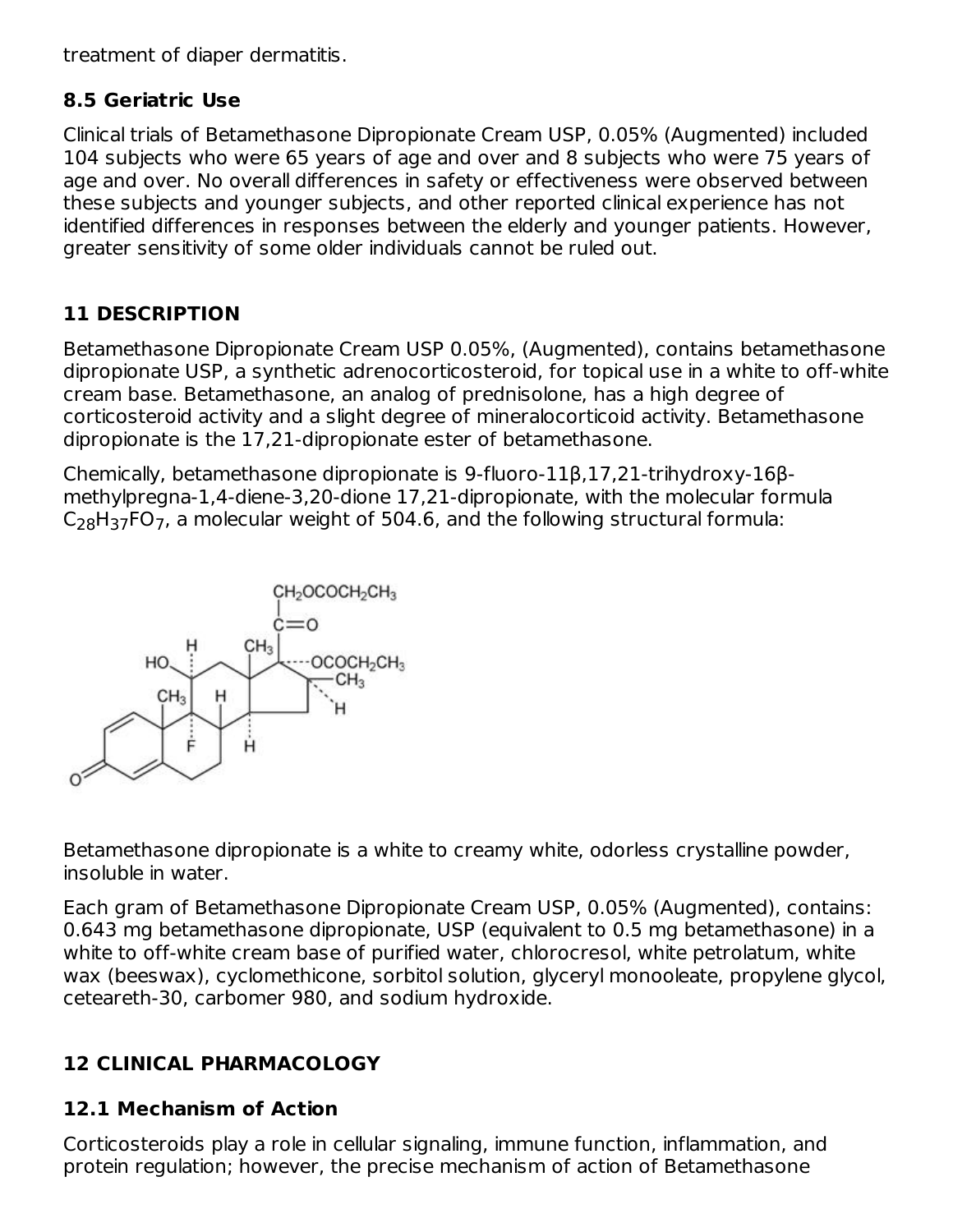Dipropionate Cream USP, 0.05% (Augmented) in corticosteroid responsive dermatoses is unknown.

# **12.2 Pharmacodynamics**

# **Vasoconstrictor Assay**

Trials performed with Betamethasone Dipropionate Cream USP, 0.05% (Augmented) indicate that it is in the high range of potency as demonstrated in vasoconstrictor trials in healthy subjects when compared with other topical corticosteroids. However, similar blanching scores do not necessarily imply therapeutic equivalence.

# **12.3 Pharmacokinetics**

No pharmacokinetics trials have been conducted with Betamethasone Dipropionate Cream, 0.05% (Augmented). The extent of percutaneous absorption of topical corticosteroids is determined by many factors including the vehicle, the integrity of the epidermal barrier, and the use of occlusive dressings.

Topical corticosteroids can be absorbed through normal intact skin. Inflammation and/or other disease processes in the skin may increase percutaneous absorption. Occlusive dressings substantially increase the percutaneous absorption of topical corticosteroids [see Dosage and Administration (2)].

Once absorbed through the skin, topical corticosteroids enter pharmacokinetic pathways similar to systemically administered corticosteroids. Corticosteroids are bound to plasma proteins in varying degrees, are metabolized primarily in the liver, and excreted by the kidneys. Some of the topical corticosteroids and their metabolites are also excreted into the bile.

# **13 NONCLINICAL TOXICOLOGY**

# **13.1 Carcinogenesis, Mutagenesis, Impairment of Fertility**

Long-term animal studies have not been performed to evaluate the carcinogenic potential of betamethasone dipropionate.

Betamethasone was negative in the bacterial mutagenicity assay (Salmonella typhimurium and Escherichia coli), and in the mammalian cell mutagenicity assay (CHO/HGPRT). It was positive in the in vitro human lymphocyte chromosome aberration assay, and equivocal in the *in vivo* mouse bone marrow micronucleus assay.

Studies in rabbits, mice, and rats using intramuscular doses up to 1, 33, and 2 mg/kg, respectively, resulted in dose-related increases in fetal resorptions in rabbits and mice.

# **14 CLINICAL STUDIES**

The safety and efficacy of Betamethasone Dipropionate Cream USP, 0.05% (Augmented) for the treatment of corticosteroid-responsive dermatoses have been established in two randomized and active controlled trials in subjects with chronic plaque psoriasis. A total of 81 subjects who received Betamethasone Dipropionate Cream USP, 0.05% (Augmented) were included in these trials. These trials evaluated Betamethasone Dipropionate Cream USP, 0.05% (Augmented) applied once or twice daily for 14 and 21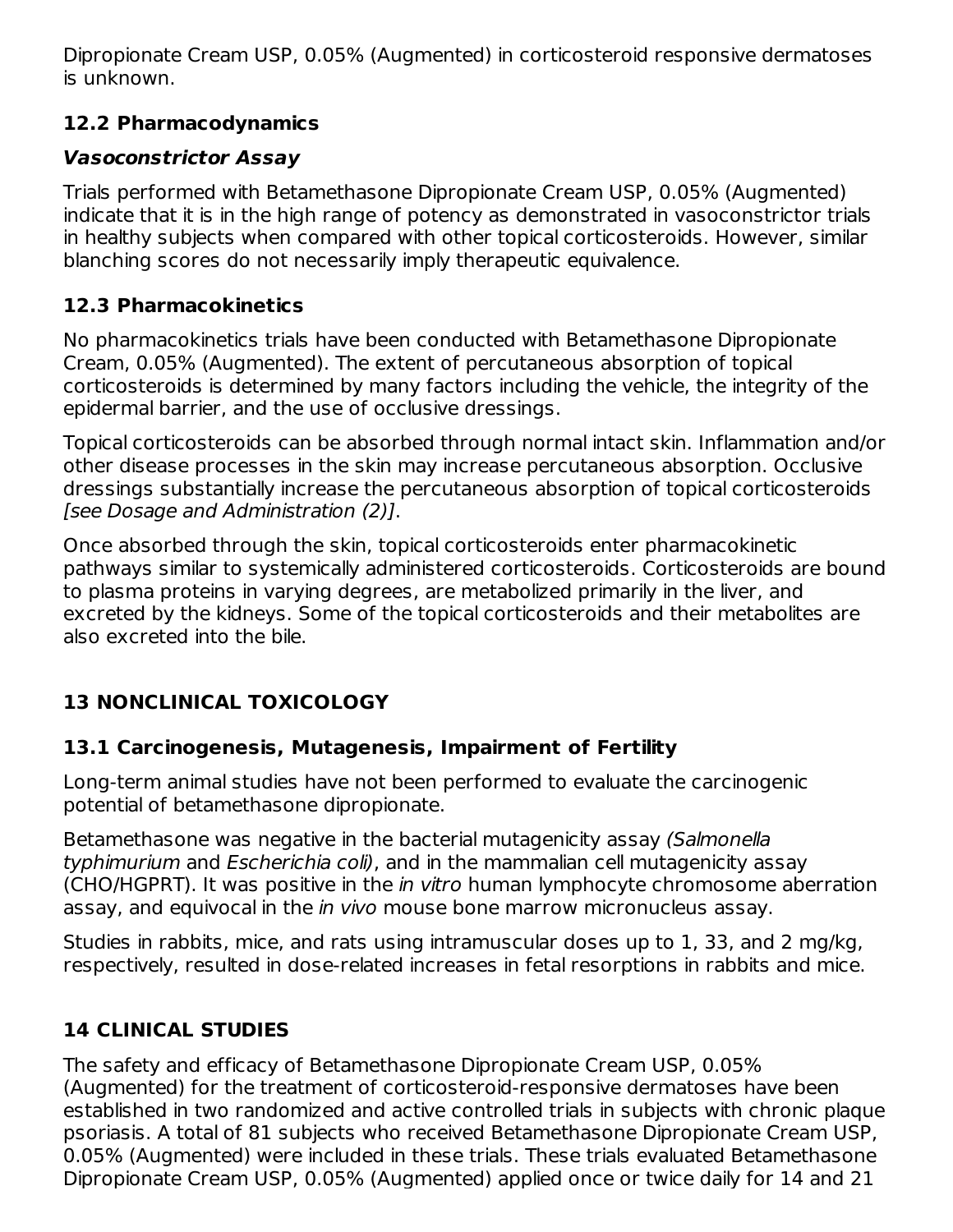Dipropionate Cream USP, 0.05% (Augmented) applied once or twice daily for 14 and 21 days, respectively, on bilateral paired psoriatic lesions. Betamethasone Dipropionate Cream USP, 0.05% (Augmented) was shown to be effective in relieving the signs and symptoms of chronic plaque psoriasis.

# **16 HOW SUPPLIED/STORAGE AND HANDLING**

**Betamethasone Dipropionate Cream USP,0.05% (Augmented)** is supplied as follows:

NDC 0168-0265-15, 15 gram tube NDC 0168-0265-50, 50 gram tube

#### **Store at 20° to 25°C (68° to 77°F); excursions permitted to 15° to 30°C (59° to 86°F) [see USP Controlled Room Temperature]. Protect from freezing.**

# **17 PATIENT COUNSELING INFORMATION**

Advise the patient to read the FDA-approved patient labeling (Patient Information).

Inform patients of the following:

- Discontinue therapy when control is achieved, unless directed otherwise by the physician.
- Use no more than 50 grams per week.
- Avoid contact with the eyes.
- Advise patients to report any visual symptoms to their healthcare providers.
- Avoid use of Betamethasone Dipropionate Cream USP, 0.05% (Augmented) on the face, underarms, or groin areas unless directed by the physician.
- Do not occlude the treatment area with bandage or other covering, unless directed by the physician.
- Note that local reactions and skin atrophy are more likely to occur with occlusive use, prolonged use or use of higher potency corticosteroids.
- Advise a woman to use Betamethasone Dipropionate Cream USP, 0.05% (Augmented) on the smallest area of skin and for the shortest duration possible while pregnant or breastfeeding. Advise breastfeeding women not to apply Betamethasone Dipropionate Cream USP, 0.05% (Augmented) directly to the nipple and areola to avoid direct infant exposure.

E. FOUGERA & CO. A division of Fougera Pharmaceuticals Inc. Melville, New York 11747 46274295A R09/2020 59

## **Patient Package Insert**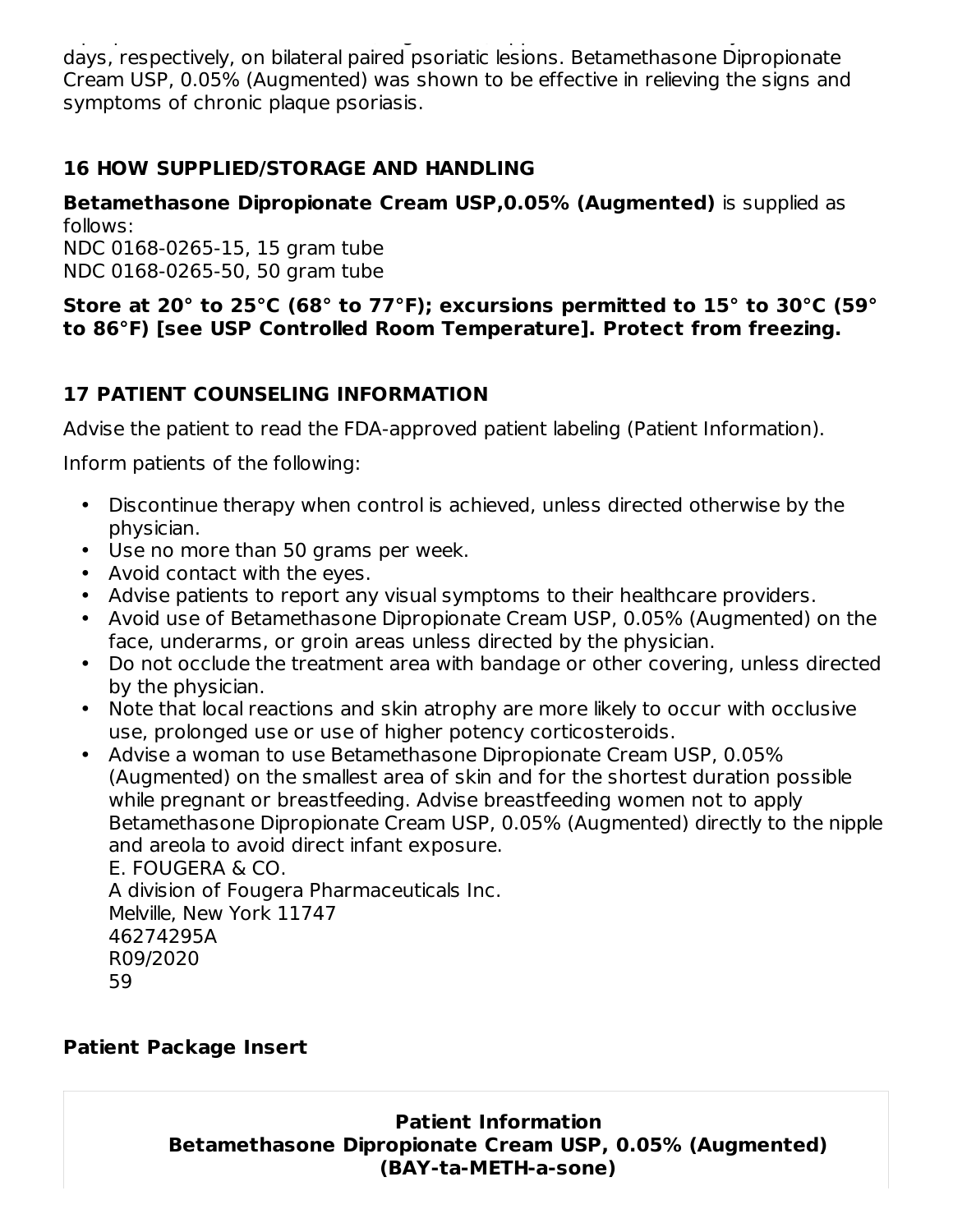**Important information: Betamethasone Dipropionate Cream USP, 0.05% (Augmented) is for use on skin only.** Do not use Betamethasone Dipropionate Cream USP, 0.05% (Augmented) in your eyes, mouth, or vagina.

**What is Betamethasone Dipropionate Cream USP, 0.05% (Augmented)?** Betamethasone Dipropionate Cream USP, 0.05% (Augmented) is a prescription corticosteroid medicine used on the skin (topical) for the relief of redness, swelling, heat, pain (inflammation) and itching, caused by certain skin problems in people 13 years of age and older.

• Betamethasone Dipropionate Cream USP, 0.05% (Augmented) should not be used in children under 13 years of age.

**Do not use Betamethasone Dipropionate Cream USP, 0.05% (Augmented) if you** are allergic to betamethasone dipropionate or any of the ingredients in Betamethasone Dipropionate Cream USP, 0.05% (Augmented). See the end of this leaflet for a complete list of ingredients in Betamethasone Dipropionate Cream USP, 0.05% (Augmented).

#### **Before using Betamethasone Dipropionate Cream USP, 0.05% (Augmented) tell your healthcare provider about all of your medical conditions, including if you:**

- have had irritation or other skin reaction to a steroid medicine in the past.
- have thinning of the skin (atrophy) at the treatment site.
- $\bullet$ have diabetes.
- have adrenal gland problems.
- have liver problems.
- have cataracts or glaucoma.
- are pregnant or plan to become pregnant. It is not known if Betamethasone Dipropionate Cream USP, 0.05% (Augmented) will harm your unborn baby. If you use Betamethasone Dipropionate Cream USP, 0.05% (Augmented) during pregnancy, use Betamethasone Dipropionate Cream USP, 0.05% (Augmented) on the smallest area of the skin and for the shortest time needed.
- are breastfeeding or plan to breastfeed. It is not known if Betamethasone Dipropionate Cream USP, 0.05% (Augmented) passes into your breast milk. Breastfeeding women should use Betamethasone Dipropionate Cream USP, 0.05% (Augmented) on the smallest area of the skin and for the shortest time needed. Do not apply Betamethasone Dipropionate Cream USP, 0.05% (Augmented) directly to the nipple and areola to avoid contact with your baby.

**Tell your healthcare provider about all the medicines you take,** including prescription and over-the-counter medicines, vitamins, and herbal supplements. **Especially** tell your healthcare provider if you take other corticosteroid medicines by mouth or injection or use other products on your skin or scalp that contain corticosteroids.

Do not use other products containing a steroid medicine with Betamethasone Dipropionate Cream USP, 0.05% (Augmented) without talking to your healthcare provider first.

**How should I use Betamethasone Dipropionate Cream USP, 0.05% (Augmented)?**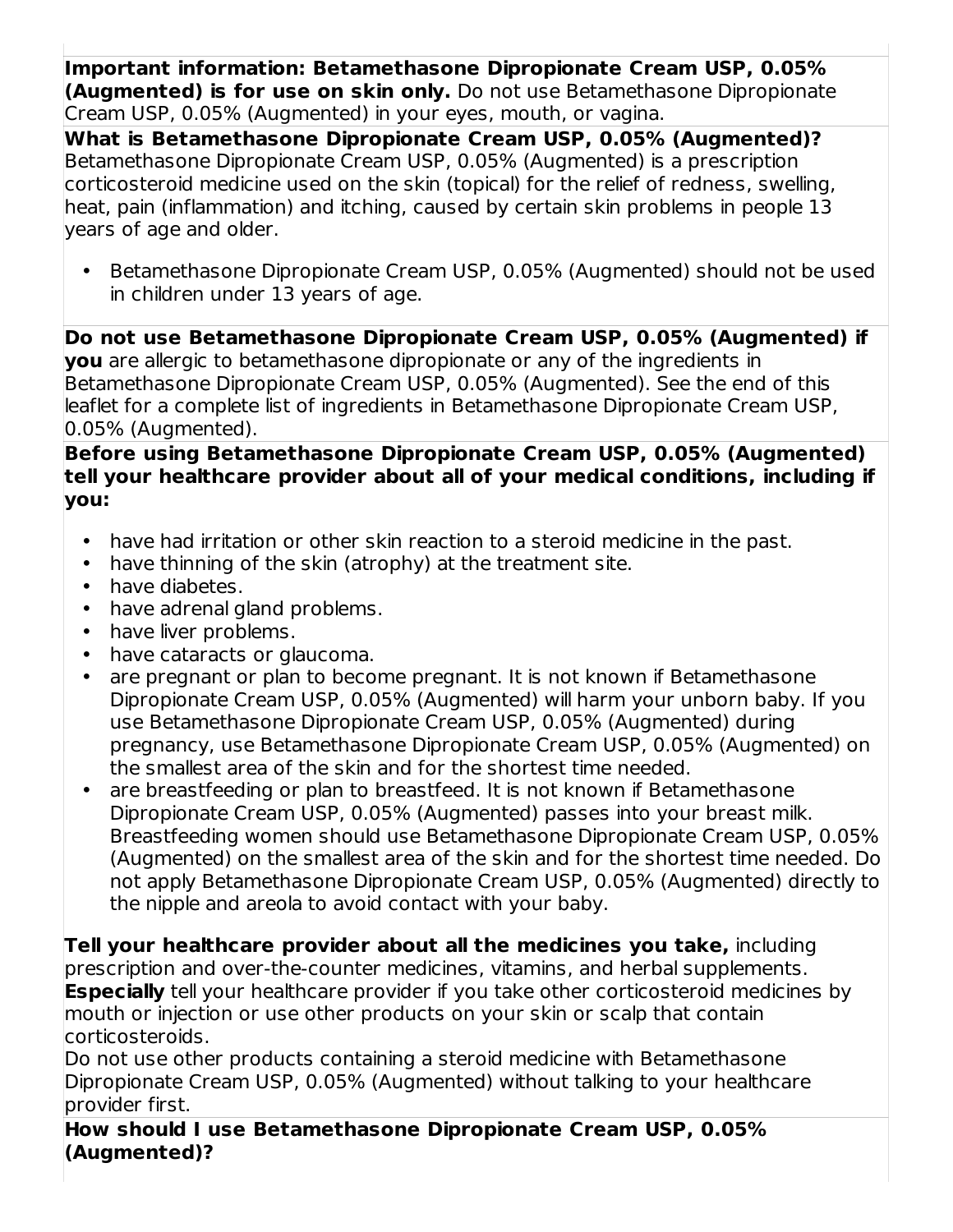- Use Betamethasone Dipropionate Cream USP, 0.05% (Augmented) exactly as your healthcare provider tells you to use it.
- Apply a thin layer (film) of Betamethasone Dipropionate Cream USP, 0.05% (Augmented) to the affected skin area 1 or 2 times each day. Do not use more than 50 grams of Betamethasone Dipropionate Cream USP, 0.05% (Augmented) in 1 week.
- Do not bandage, cover, or wrap the treated skin area unless your healthcare provider tells you to.
- Betamethasone Dipropionate Cream USP, 0.05% (Augmented) should not be used to treat diaper rash or redness.
- Avoid using Betamethasone Dipropionate Cream USP, 0.05% (Augmented) on the face, groin, or underarms (armpits) or if thinning of the skin (atrophy) is present at the treatment site.
- Wash your hands after applying Betamethasone Dipropionate Cream USP, 0.05% (Augmented) unless you are using the medicine to treat your hands.

#### **What are the possible side effects of Betamethasone Dipropionate Cream USP, 0.05% (Augmented)?**

**Betamethasone Dipropionate Cream USP, 0.05% (Augmented) may cause serious side effects, including:**

- **Betamethasone Dipropionate Cream USP, 0.05% (Augmented) can pass through your skin.** Too much Betamethasone Dipropionate Cream USP, 0.05% (Augmented) passing through your skin can cause your adrenal glands to stop working properly. Your healthcare provider may do blood tests to check for adrenal gland problems.
- **Cushing's syndrome,** a condition that happens when your body is exposed to too much of the hormone cortisol.
- **High blood sugar** (hyperglycemia).
- **Effects on growth and weight in children.**
- **Vision problems.** Topical corticosteroids including Betamethasone Dipropionate Cream USP, 0.05% (Augmented) may increase your chance of developing cataract(s) and glaucoma. Tell your healthcare provider if you develop blurred vision or other vision problems during treatment with Betamethasone Dipropionate Cream USP, 0.05% (Augmented).
- **Skin problems.Skin problems including**, allergic reactions (contact dermatitis) may happen during treatment with Betamethasone Dipropionate Cream USP, 0.05% (Augmented). Stop using Betamethasone Dipropionate Cream USP, 0.05% (Augmented) and tell your healthcare provider if you develop any skin reactions or have problems with healing during treatment with Betamethasone Dipropionate Cream USP, 0.05% (Augmented).

Your healthcare provider may do certain blood tests to check for side effects. **The most common side effect of Betamethasone Dipropionate Cream USP, 0.05% (Augmented) in adults includes** stinging.

**The most common side effects of Betamethasone Dipropionate Cream USP, 0.05% (Augmented) in children include** thinning of the skin (atrophy), tiny red lines or blood vessels showing under the skin (telangiectasia), bruising and shininess. These are not all of the possible side effects of Betamethasone Dipropionate Cream USP, 0.05% (Augmented).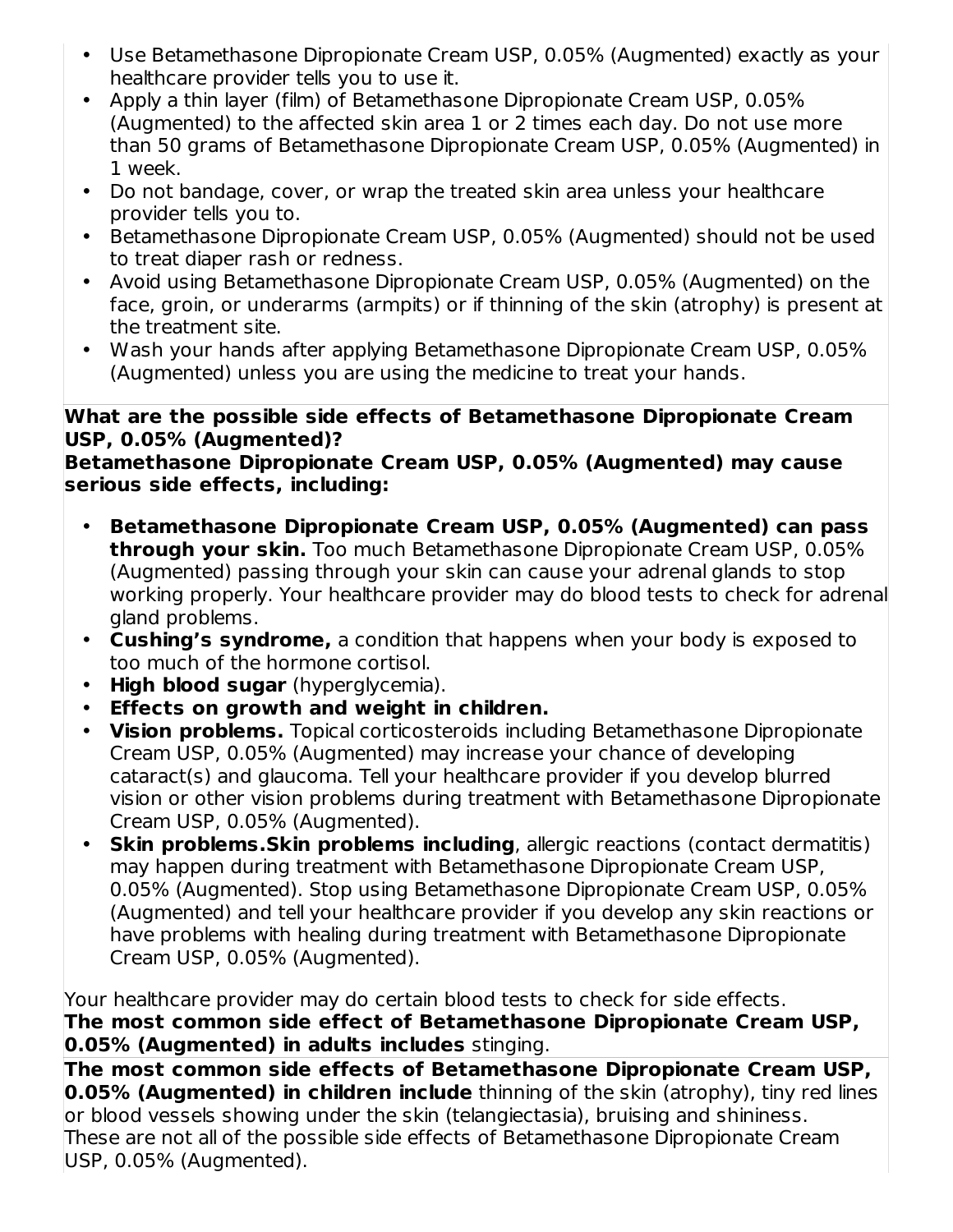Call your doctor for medical advice about side effects. You may report side effects to FDA at 1-800-FDA-1088.

#### **How should I store Betamethasone Dipropionate Cream USP, 0.05% (Augmented)?**

- Store Betamethasone Dipropionate Cream USP, 0.05% (Augmented) at 20° to 25°C (68° to 77°F); excursions permitted to 15° to 30°C (59° to 86°F) [see USP Controlled Room Temperature]. Protect from freezing.
- **Keep Betamethasone Dipropionate Cream USP, 0.05% (Augmented) and all medicines out of the reach of children.**

#### **General information about the safe and effective use of Betamethasone Dipropionate Cream USP, 0.05% (Augmented).**

Medicines are sometimes prescribed for purposes other than those listed in a Patient Information leaflet. Do not use Betamethasone Dipropionate Cream USP, 0.05% (Augmented) for a condition for which it was not prescribed. Do not give Betamethasone Dipropionate Cream USP, 0.05% (Augmented) to other people, even if they have the same symptoms that you have. It may harm them. You can ask your pharmacist or healthcare provider for information about Betamethasone Dipropionate Cream USP, 0.05% (Augmented) that is written for health professionals.

### **What are the ingredients in Betamethasone Dipropionate Cream USP, 0.05% (Augmented)?**

**Active ingredient:** betamethasone dipropionate, USP

**Inactive ingredients:** purified water; chorocresol; white petrolatum; white wax (beeswax); cyclomethicone; sorbitol solution; glyceryl monooleate; propylene glycol; ceteareth-30; carbomer 980; and sodium hydroxide.

# **E. FOUGERA & CO.**

A division of Fougera Pharmaceuticals Inc.

Melville, New York 11747

46274295A R09/2020 #59

# **PRINCIPAL DISPLAY PANEL - 15 g Tube**

**NDC** 0168-0265-15

**Fougera** ®

#### **BETAMETHASONE DIPROPIONATE CREAM USP, 0.05%\*(AUGMENTED)** \*Strength expressed as betamethasone

**Rx only**

**For topical use only.** Not for oral, ophthalmic, or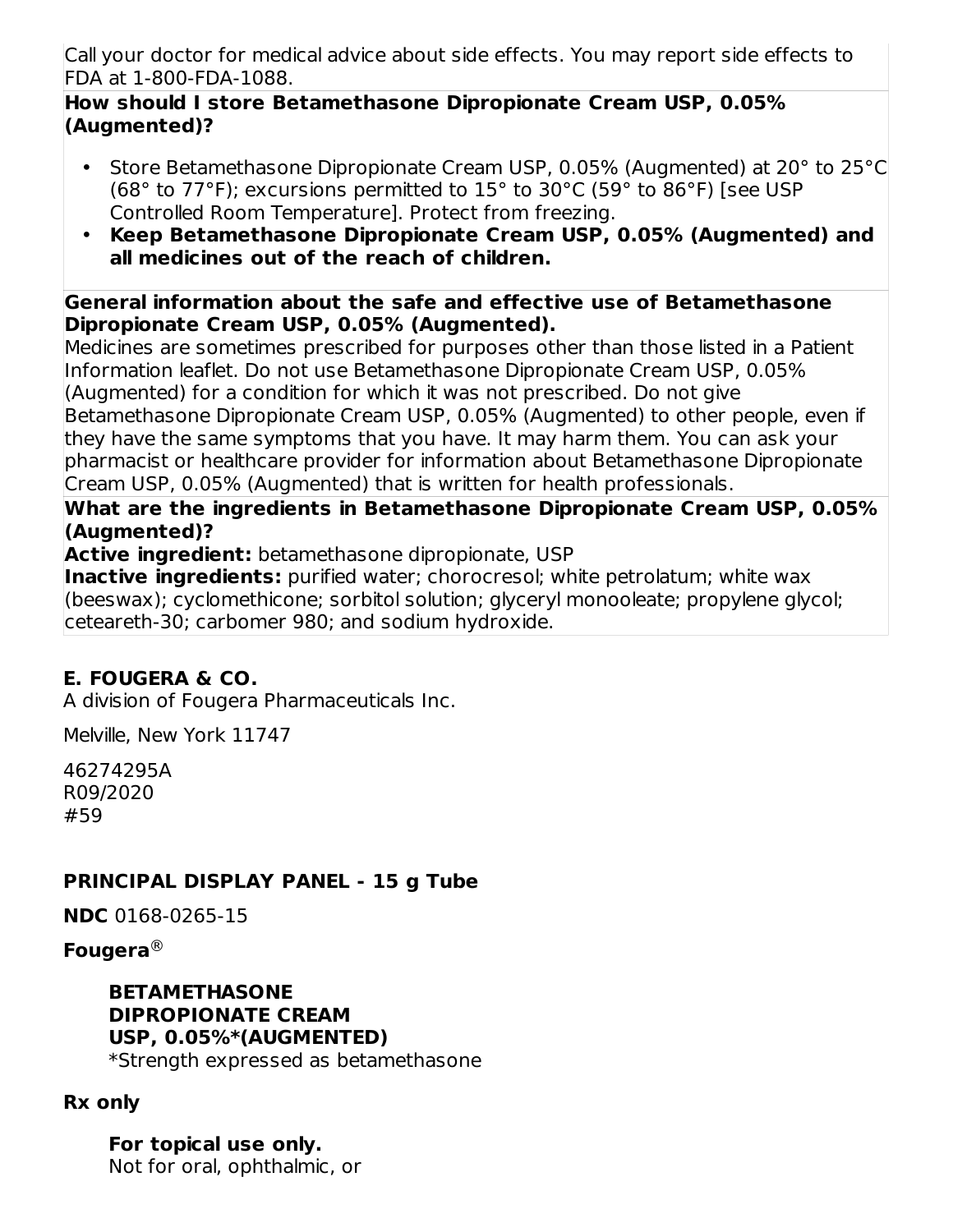intravaginal use. See crimp of tube for Lot Number and Exp. Date.

#### **NET WT 15 grams**

#### NDC 0168-0265-15

#### **Betamethasone Dipropionate Cream USP, 0.05%** (Augmented)\*

Strength expressed as betamethasone\*

For topical use only. Not for oral, ophthalmic, or intravaginal use.

#### fougera®

**USUAL DOSAGE:** See Prescribing Information.

Store at 20° to 25°C (68° to 77°F); excursions permitted to 15° to 30°C (59° to 86°F) [see USP Controlled Room Temperature]. Protect from freezing.

KEEP OUT OF THE REACH OF CHILDREN.

TO OPEN: Use cap to puncture seal.

**IMPORTANT:** Do not use if seal has been punctured or is not visible.

**R** only Each gram contains: 0.643 mg betamethasone dipropionate, USP<br>(equivalent to 0.5 mg betamethasone) in a white to off-white cream base of purified water, chlorocresol, white petrolatum, white wax (beeswax), cyclomethicone, sorbitol solution, glyceryl monooleate, propylene<br>glycol, ceteareth-30, carbomer 980, and sodium hydroxide.

#### **NET WT 15 grams**

See crimp of tube for Control No. and Exp. Date.

E. FOUGERA & CO. A division of Fougera Pharmaceuticals Inc. Melville, New York 11747

46274293A R08/2020



## **PRINCIPAL DISPLAY PANEL - 15 g Carton**

**NDC** 0168-0265-15

#### **Fougera** ®

#### **Rx only**

**BETAMETHASONE DIPROPIONATE CREAM USP, 0.05% (AUGMENTED)\*** \*Strength expressed as betamethasone **For topical use only.** Not for oral, ophthalmic, or

intravaginal use.

#### **KEEP OUT OF THE REACH OF CHILDREN.**

**NET WT 15 grams**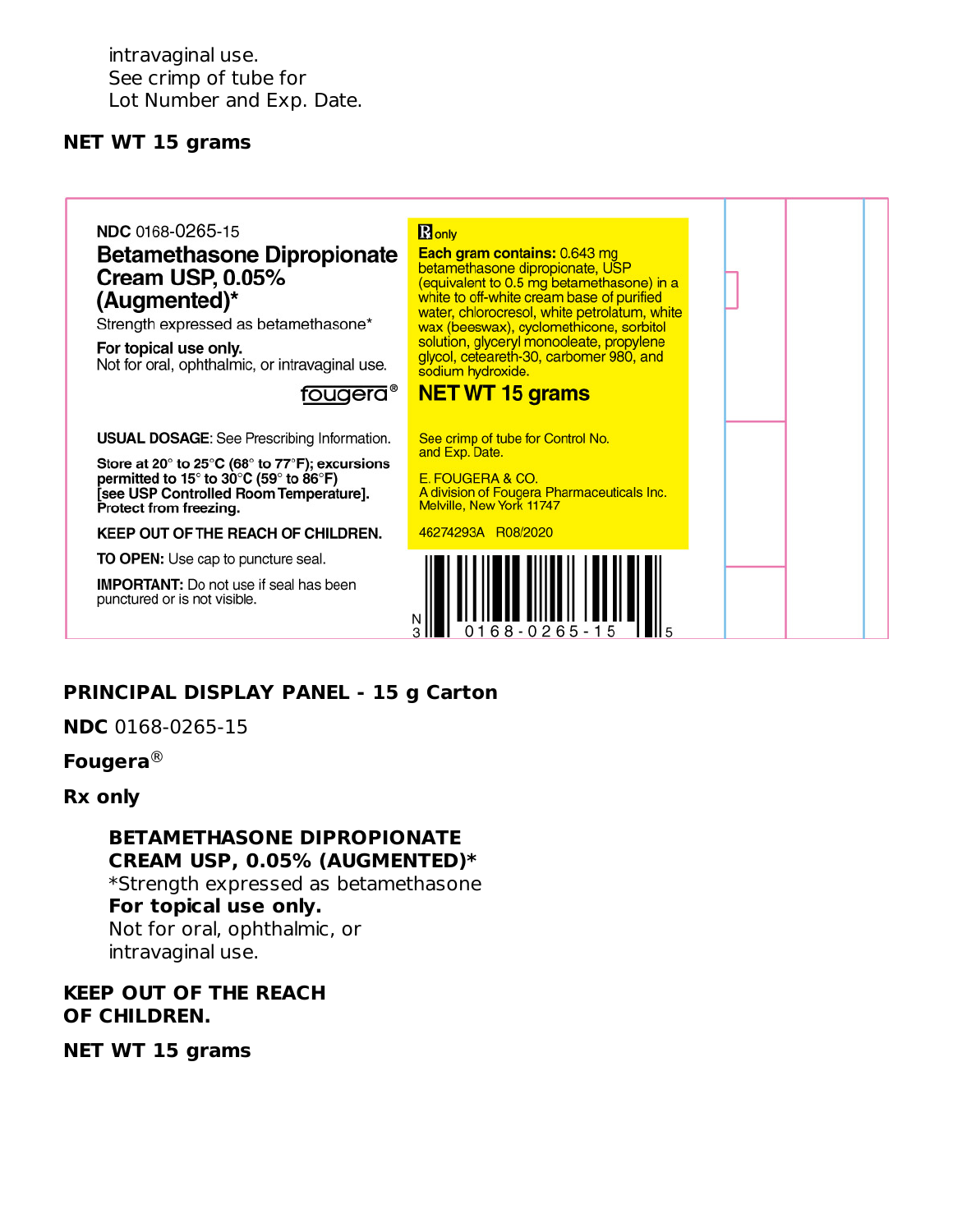| NDC 0168-0265-15<br><b>B</b> lonly<br>Betamethasone<br>Dipropionate Cream<br>USP, 0.05%<br>(Augmented)<br>prebno<br><b>Betamethasone Dipropionate</b><br>Cream USP, 0.05% (Augmented)*<br>VDC 0168-0265-15<br>*Strength expressed as betamethasone<br>For topical use only.<br>Not for oral, ophthalmic, or intravaginal use.<br><b>NET WT 15 grams</b><br>fougera®<br><b>USUAL DOSAGE:</b> See Prescribing Information.<br><b>IMPORTANT:</b> The opening of this product is<br>covered by a metal tamper-resistant seal. If this<br>Store at 20° to 25°C (68° to 77°F); excursions permitted to<br>seal has been punctured or is not visible, do not<br>15° to 30°C (59° to 86°F) [see USP Controlled Room<br>use and return product to place of purchase.<br>Temperature].<br>TO OPEN: To puncture the seal, reverse the<br>Protect from freezing.<br>cap and place the puncture-top onto the tube.<br>KEEP OUT OF THE REACH OF CHILDREN.<br>Push down firmly until seal is open.<br>E. FOUGERA & CO.<br>A division of Fougera Pharmaceuticals Inc., Melville, New York 11747<br>TO CLOSE: Screw the cap back onto the tube.<br>NDC 0168-0265-15<br>$B_{\text{only}}$<br>Each gram contains: 0.643 mg<br>betamethasone dipropionate, USP (equivalent<br><b>Betamethasone Dipropionate</b><br>to 0.5 mg betamethasone) in a white to off-white<br>Cream USP, 0.05% (Augmented)*<br>cream base of purified water, chlorocresol, white<br>petrolatum, white wax (beeswax), | $0168 - 0265 - 155$<br>3             | See crimp of tube for Lot Number and Exp. Date. | 46274291A<br>R08/2020<br>#59 |
|---------------------------------------------------------------------------------------------------------------------------------------------------------------------------------------------------------------------------------------------------------------------------------------------------------------------------------------------------------------------------------------------------------------------------------------------------------------------------------------------------------------------------------------------------------------------------------------------------------------------------------------------------------------------------------------------------------------------------------------------------------------------------------------------------------------------------------------------------------------------------------------------------------------------------------------------------------------------------------------------------------------------------------------------------------------------------------------------------------------------------------------------------------------------------------------------------------------------------------------------------------------------------------------------------------------------------------------------------------------------------------------------------------------------------------------------------------------------------|--------------------------------------|-------------------------------------------------|------------------------------|
|                                                                                                                                                                                                                                                                                                                                                                                                                                                                                                                                                                                                                                                                                                                                                                                                                                                                                                                                                                                                                                                                                                                                                                                                                                                                                                                                                                                                                                                                           |                                      |                                                 |                              |
|                                                                                                                                                                                                                                                                                                                                                                                                                                                                                                                                                                                                                                                                                                                                                                                                                                                                                                                                                                                                                                                                                                                                                                                                                                                                                                                                                                                                                                                                           |                                      |                                                 |                              |
| monooleate, propylene givcol, ceteareth-30,<br>For topical use only.<br>carbomer 980, and sodium hydroxide.<br>Not for oral, ophthalmic, or intravaginal use.<br><b>NET WT 15 grams</b><br>fougera®                                                                                                                                                                                                                                                                                                                                                                                                                                                                                                                                                                                                                                                                                                                                                                                                                                                                                                                                                                                                                                                                                                                                                                                                                                                                       | *Strength expressed as betamethasone | cyclomethicone, sorbitol solution, glyceryl     |                              |

| <b>BETAMETHASONE DIPROPIONATE</b>                                                                          |                         |                           |  |  |                    |  |  |
|------------------------------------------------------------------------------------------------------------|-------------------------|---------------------------|--|--|--------------------|--|--|
| betamethasone dipropionate cream, augmented                                                                |                         |                           |  |  |                    |  |  |
|                                                                                                            |                         |                           |  |  |                    |  |  |
| <b>Product Information</b>                                                                                 |                         |                           |  |  |                    |  |  |
| <b>Product Type</b>                                                                                        | HUMAN PRESCRIPTION DRUG | <b>Item Code (Source)</b> |  |  | NDC:0168-0265      |  |  |
| <b>Route of Administration</b>                                                                             | <b>TOPICAL</b>          |                           |  |  |                    |  |  |
|                                                                                                            |                         |                           |  |  |                    |  |  |
|                                                                                                            |                         |                           |  |  |                    |  |  |
| <b>Active Ingredient/Active Moiety</b>                                                                     |                         |                           |  |  |                    |  |  |
| <b>Basis of</b><br><b>Ingredient Name</b><br><b>Strength</b>                                               |                         |                           |  |  | <b>Strength</b>    |  |  |
| BETAMETHASONE DIPROPIONATE (UNII: 826Y60901U) (BETAMETHASONE -<br><b>BETAMETHASONE</b><br>UNII:9842X06Q6M) |                         |                           |  |  | $0.5$ mg<br>in 1 q |  |  |
|                                                                                                            |                         |                           |  |  |                    |  |  |
| <b>Inactive Ingredients</b>                                                                                |                         |                           |  |  |                    |  |  |
| <b>Ingredient Name</b>                                                                                     |                         |                           |  |  |                    |  |  |
| <b>WATER (UNII: 059QF0KO0R)</b>                                                                            |                         |                           |  |  |                    |  |  |
| CHLOROCRESOL (UNII: 36W5307109)                                                                            |                         |                           |  |  |                    |  |  |
| PETROLATUM (UNII: 4T6H12BN9U)                                                                              |                         |                           |  |  |                    |  |  |
| <b>WHITE WAX (UNII: 7G1J5DA97F)</b>                                                                        |                         |                           |  |  |                    |  |  |
| <b>CYCLOMETHICONE (UNII: NMQ347994Z)</b>                                                                   |                         |                           |  |  |                    |  |  |
| <b>SORBITOL (UNII: 506T60A25R)</b>                                                                         |                         |                           |  |  |                    |  |  |